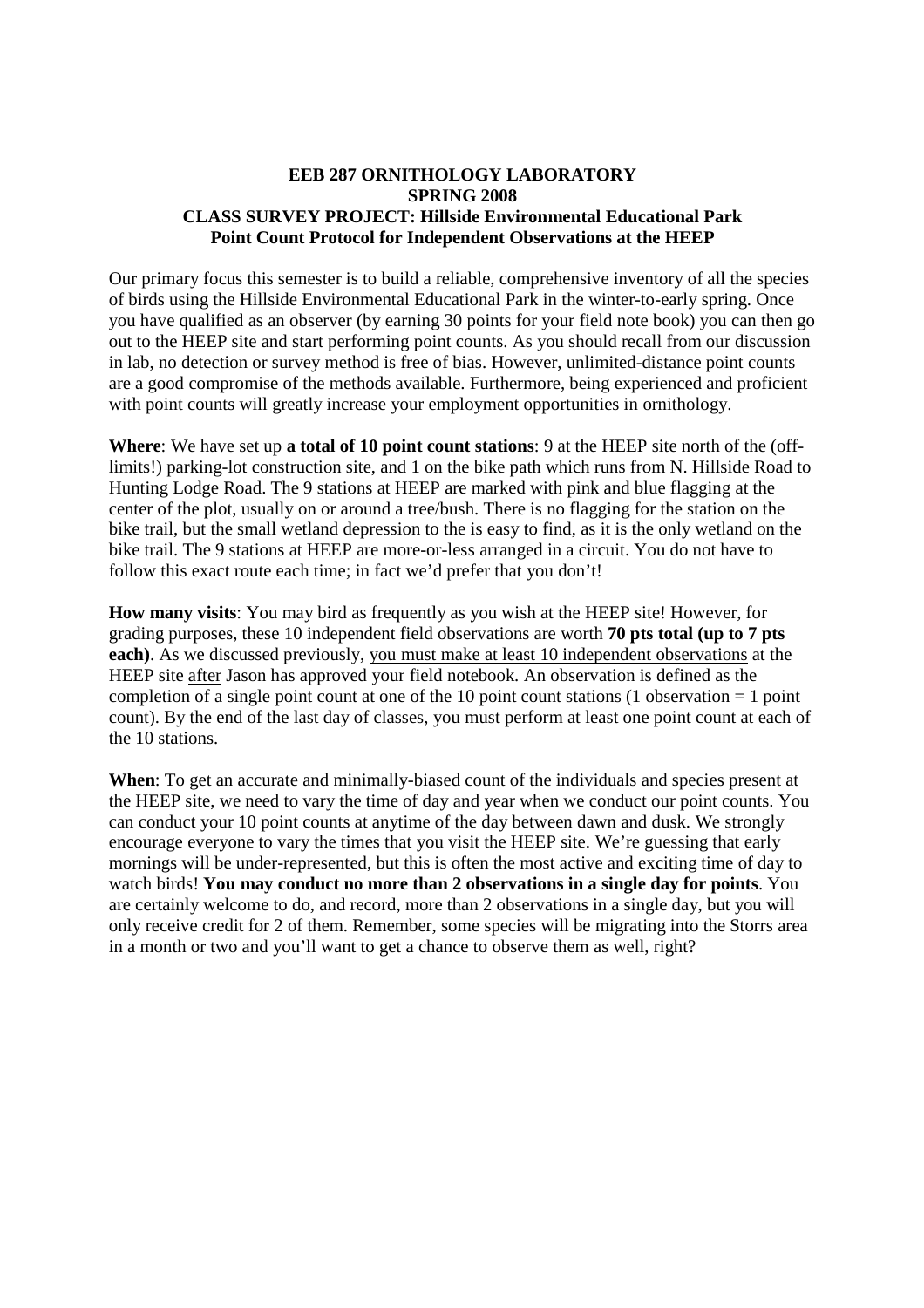**Protocol:** Point count protocols vary widely, but we'll be using the most commonly used method: unlimited-distance point counts. The name says it all. At each station, you will count every bird (no matter how far away) that you detect by sight and sound within 5 minutes. You'll need to print out one point count data sheet from the lab website for each point count station that you plan to survey.

1) Walk up to the center of the point count station (marked with blue and pink flagging). You should be prepared to start recording birds immediately for 5 minutes. Ideally, you would have a digital watch with a timer that produces an audible alarm. Otherwise, you'll need to keep looking down at your watch.

2) Do not walk around the area during the count. You must remain more-or-less within 3 meters of the plot center. Walking around changes your ability to detect birds and will likely scare-off some individuals as well.

3) You are responsible for counting all birds, including those soaring overhead so look up! You should record all birds—even if you just hear them, and even if you can't identify them. Unidentified birds should be counted and marked down as 'Unknown Species 1', "Unknown Species 2", etc. If you can be more specific (e.g., Unknown swallow species) then do so. There are 3 columns on the datasheet (0-25 m,  $25-50$  m, and  $> 50$  m). These columns are INITIAL detection distances, so if you spot a Song Sparrow initially at 30 m, then you'd mark it down in the 25-50 m column, even if it comes within 5 m of you later in the count. You should mark down the number of individuals detected at that distance, NOT an "X" or "check mark". See the below example:

| <b>Species</b> | $0-25$ m | $25-50 \text{ m}$ > $>50 \text{ m}$ | <b>Interesting Behavior:</b>  |
|----------------|----------|-------------------------------------|-------------------------------|
| B.C. Chickadee |          |                                     |                               |
| N. Cardinal    |          |                                     |                               |
| Unknown Sp. 1  |          |                                     | Calling, didn't recognize     |
| Unknown Sp. 2  |          |                                     | Small brown bird, saw briefly |

4) Record each species and the total number of individuals at each distance that species that you detected during the 5-minute period. **Do your best to count each individual only once.** Obviously, this can be tough when you have a flock of birds moving back and forth. Just do your best.

5) Do not count the same individual at more than one station. If you're absolutely sure that you've already counted an individual bird at a previous station that day, then do not count it.

6) You should turn in your point count datasheets to Jason. He'll make sure that you're filling them out correctly and that you fully understand the protocol and give you a grade.

**Who with**: We encourage you to bird in groups for safety reasons. However, you'll probably find that birding in small groups tends to be more enjoyable and makes it easier to see and hear birds. More than one person can do a point count at the same time and location. However, each person must record their OWN point count data on their own sheet and put their sightings on